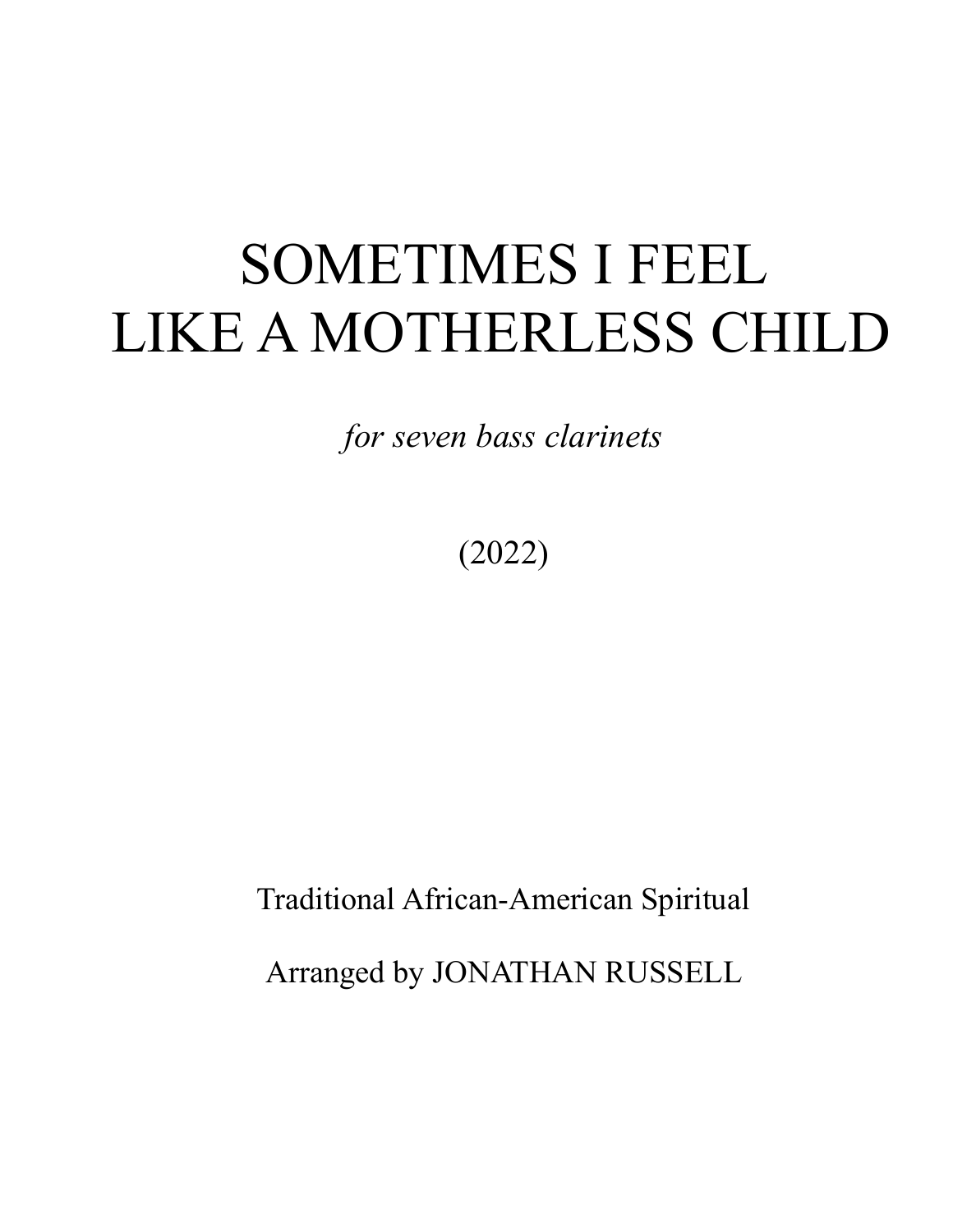

© Copyright 2021 by Jonathan Russell. All rights reserved.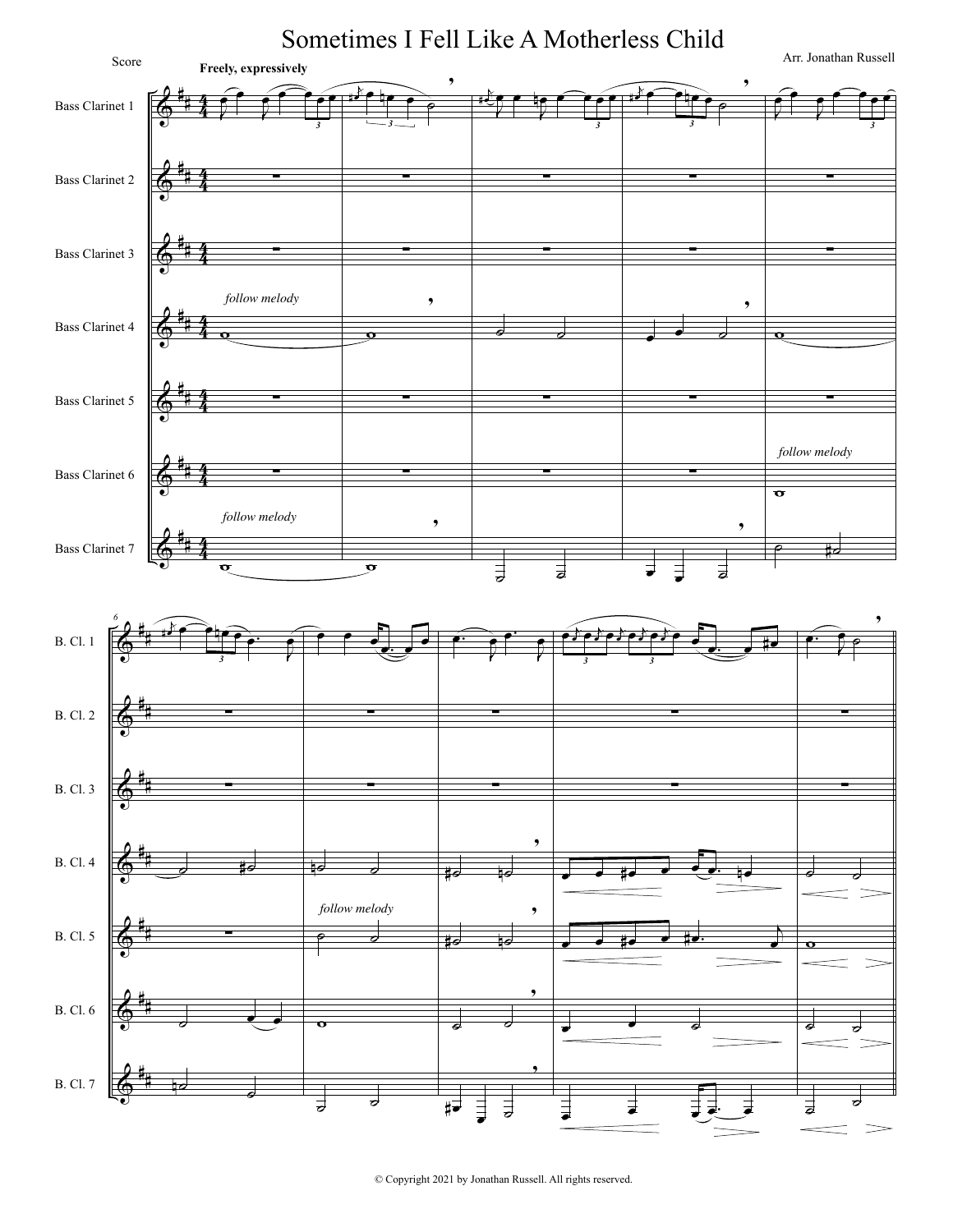

 $\pmb{\Phi}$  $\frac{1}{\sigma}$   $\frac{1}{\sigma}$  $\frac{1}{40}$  a  $\frac{1}{40}$   $\frac{1}{40}$   $\frac{1}{40}$   $\frac{1}{40}$   $\frac{1}{40}$   $\frac{1}{40}$   $\frac{1}{40}$   $\frac{1}{40}$   $\frac{1}{40}$   $\frac{1}{40}$   $\frac{1}{40}$   $\frac{1}{40}$   $\frac{1}{40}$   $\frac{1}{40}$   $\frac{1}{40}$   $\frac{1}{40}$   $\frac{1}{40}$   $\frac{1}{40}$   $\frac{1}{40}$